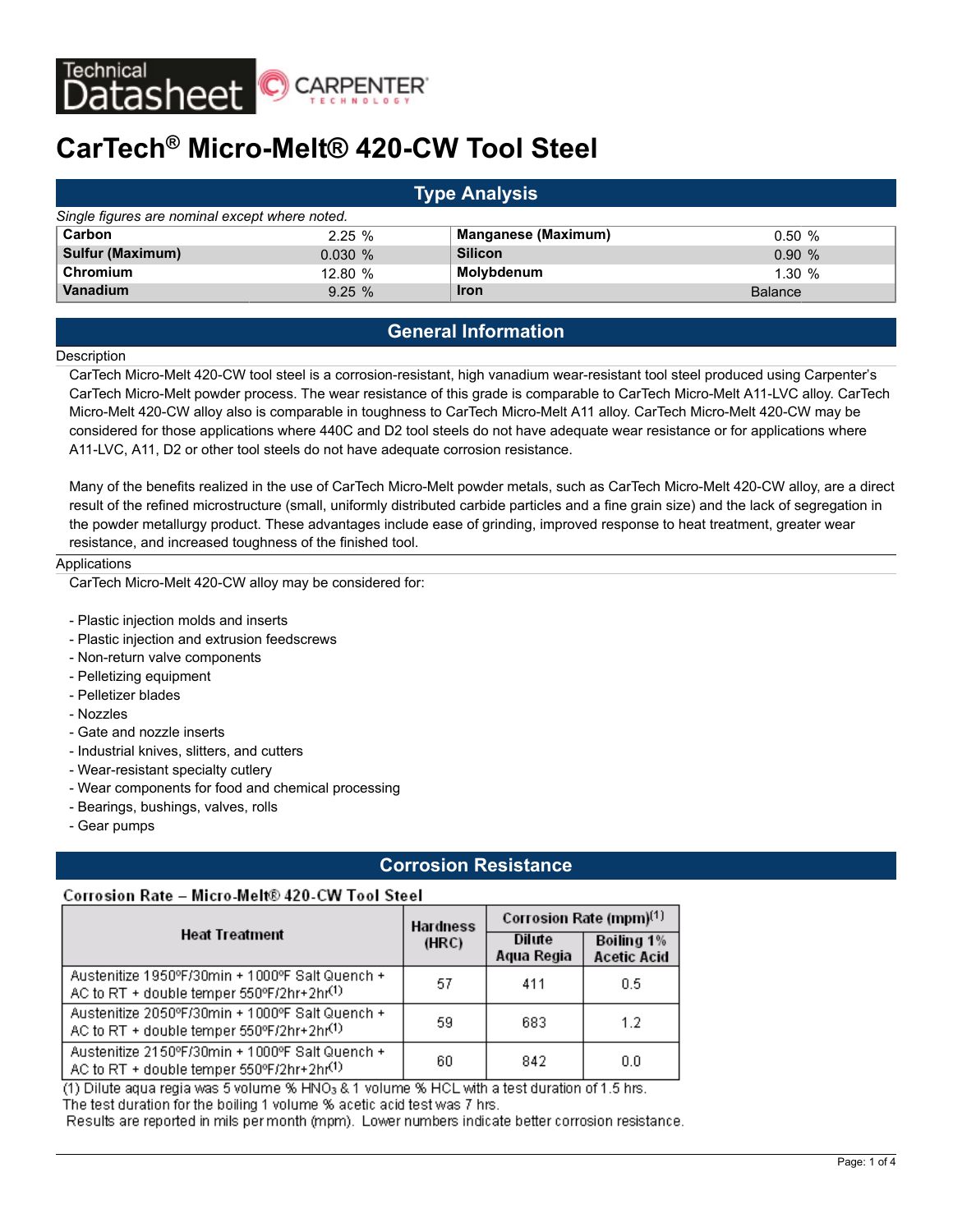| <b>Properties</b>          |                             |                                           |  |
|----------------------------|-----------------------------|-------------------------------------------|--|
| <b>Physical Properties</b> |                             |                                           |  |
| <b>Specific Gravity</b>    | 7.40                        |                                           |  |
| Density                    | $0.2700$ lb/in <sup>3</sup> |                                           |  |
| Mean CTE                   |                             |                                           |  |
| 70 to 400°F                |                             | 6.13 $\times$ 10 $\cdot$ in/in/ $\cdot$ F |  |
| 70 to 600°F                |                             | 6.48 $\times$ 10 $\cdot$ in/in/ $\cdot$ F |  |
| Modulus of Elasticity (E)  |                             | 31.0 $\times$ 10 $\frac{3}{10}$ ksi       |  |
| _                          |                             |                                           |  |

#### **Typical Mechanical Properties**

Unnotched Izod Longitudinal Impact Values - Micro-Melt® 420-CW Tool Steel Per ASTM E23

| <b>Heat Treatment</b>                                                                                      | <b>Hardness</b><br><b>HRC</b> | <b>Impact Values</b><br>ft/lb |
|------------------------------------------------------------------------------------------------------------|-------------------------------|-------------------------------|
| Austenitize 1950°F-30mins in salt,<br>1000°F salt quench, AC to RT + double<br>temper 550°F-2hrs, AC to RT | 57                            | 42                            |
| Austenitize 2050°F-30mins in salt,<br>1000°F salt quench, AC to RT + double<br>temper 550°F-2hrs, AC to RT | 59                            | 37                            |
| Austenitize 2150°F-30mins in salt,<br>1000°F salt quench, AC to RT + double<br>temper 550°F-2hrs, AC to RT | 60                            | 30                            |

## **Heat Treatment**

#### **Decarburization**

Micro-Melt 420-CW tool steel, like all high carbon tool steels, is somewhat susceptible to decarburization in hardening. Means of preventing decarburization are well known. Modern furnaces that employ protective environments, such as protective atmospheres, salt pots, fluidized bed furnaces and vacuum furnaces, should present no difficulty with decarburization of this alloy.

#### Normalizing

Normalizing is not recommended.

#### Annealing

Heat slowly to 1650°F (899°C), hold for 2 hours, cool slowly at a rate of 25°F (14°C) maximum per hour to 1000°F (538°C), then either furnace cool or cool in still air to room temperature. Typical annealed hardness will be 277 Brinell.

#### **Hardening**

Micro-Melt 420-CW tool steel should be heat treated using proper precautions to prevent decarburization. First preheat to 1500/1550°F (816/843°C), equalize, and transfer to a furnace maintained at the desired hardening temperature. Austenitize: 1950-2150°F (1066-1175°C) and hold time at temperature for 20-30 minutes.

Note: For larger section sizes, fan air cooling or step quenching in oil or salt may be used in order to obtain the optimum quench rate. Deformation (Size Change) in Hardening

Micro-Melt 420-CW tool steel changes size only slightly after hardening. An expansion of about 0.0005 inches/inch is typical for a fully martensitic microstructure. Tools will open up slightly in the ID and expand on the OD.

The presence of retained austenite may reduce the net growth. When tempering at 400-750°F (200-400°C), a –100° F refrigeration freezing treatment may be necessary to minimize retained austenite.

#### **Quenching**

Salt quench, interrupted oil quench, positive pressure gas quench, or air cool at a minimum cooling rate of 150°F/min. (80°C/min.) to below 1000°F (540°C). Cool to below 125°F (50°C) before tempering. For optimum vacuum heat treatment response, a minimum 4 bar gas quench is recommended.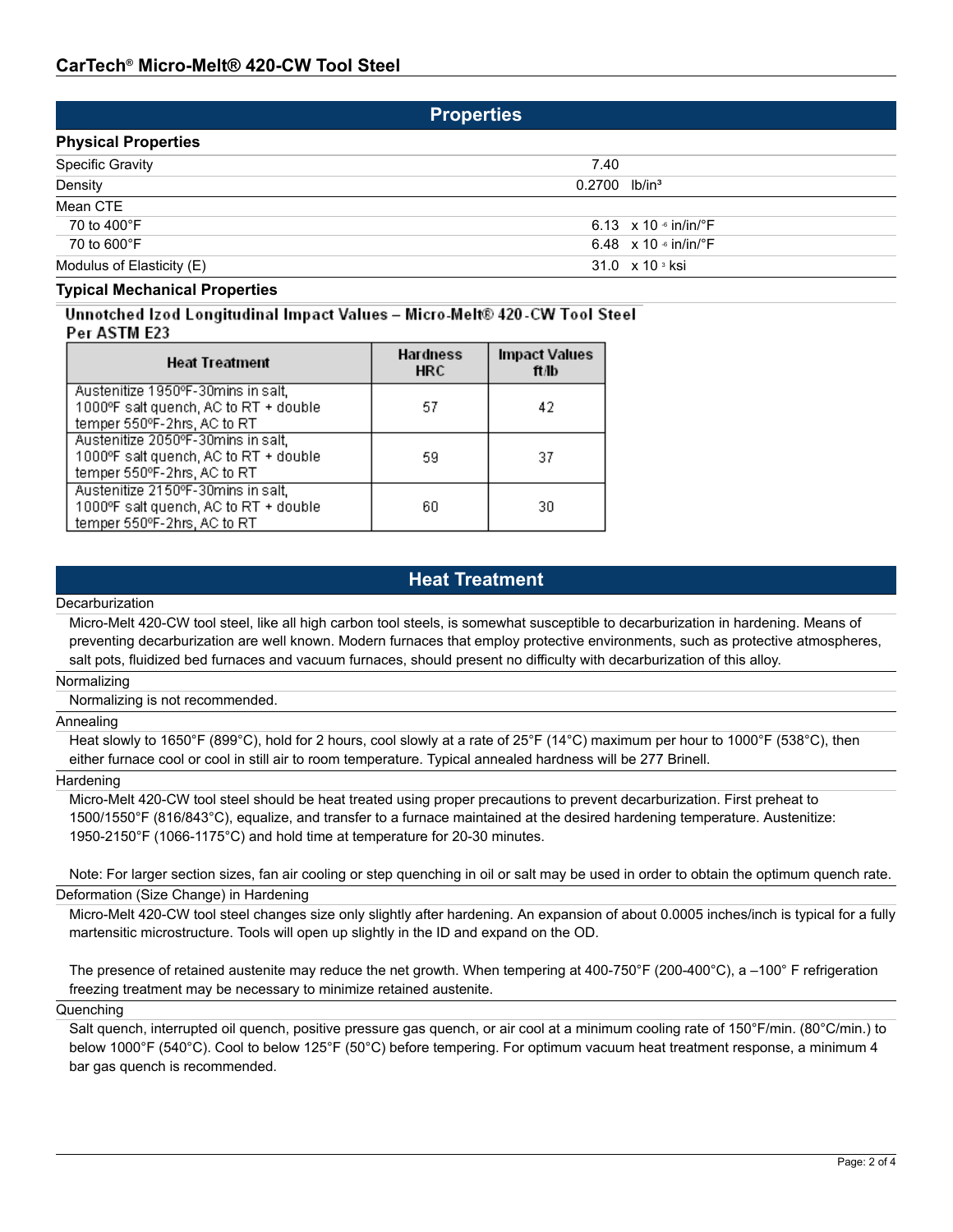#### Stress Relieving

Annealed Parts: Heat to 1100-1300°F (593-705°C), hold 2 hours, then furnace cool or cool in still air.

Hardened Parts: Heat to 25-50°F (15-30°C) below original tempering temperature, hold 2 hours, then furnace cool or cool in still air. **Tempering** 

Tools should be tempered immediately after completion of the hardening treatment. The tempering temperature may be adjusted according to the final hardness desired. Double temper at 400-750°F (200-400°C). Hold for a minimum of 2 hrs. each temper. Tempering in this temperature range provides the best corrosion resistance and wear resistance.

Tempering between about 800 and 1000°F (427 and 538°C) is not recommended. All martensitic stainless steels suffer from embrittlement when tempered in this range.

For optimum stress relieving and dimensional stability, Micro-Melt 420-CW may be double tempered at 1025°F, but some loss of corrosion resistance may result.

A –100°F refrigeration treatment may be employed between the first and second tempers, if desired. Freezing treatments should always be followed by at least one temper.

The typical hardness of Micro-Melt 420-CW after hardening and tempering is 56-60 HRC.

### Effect of Hardening and Tempering Temperatures on Hardness – Micro-Melt® 420-CW Tool Steel

| Tempering |             | Hardness (HRC)              |                             |                             |  |
|-----------|-------------|-----------------------------|-----------------------------|-----------------------------|--|
|           | Temperature | Hardening Temperature       |                             |                             |  |
| °F        | °C          | 1950°F<br>$(1066^{\circ}C)$ | 2050°F<br>$(1121^{\circ}C)$ | 2150°F<br>$(1177^{\circ}C)$ |  |
|           | As Quenched | 60                          | 62                          | 63                          |  |
| 500       | 538         | 56                          | 59                          | 60                          |  |
| 550       | 551         | 57                          | 59                          | 60                          |  |

All samples were hardened (austenitized) for 30 minutes in salt, quenched in 1000°F (538°C) salt and then air cooled to room temperature. Double Tempering (2 hrs + 2 hrs) was performed in an air furnace followed by air cooling to room temperature after each tempering.

## **Workability**

#### Forging

Heat slowly to 2000/2100°F (1093/1149°C). Do not work below 1700°F (927°C). Reheat as necessary. Cool forgings slowly and anneal immediately upon cooling.

#### **Machinability**

The machinability of Micro-Melt 420-CW tool steel in the annealed condition may be rated between 35% and 40% of 1% carbon tool steel. Tooling providers' recommendations for cutting fluids should be followed.

Micro-Melt 420-CW tool steel can be easily EDM'd. Use proper precautions to prevent and/or remove the "white layer."

## **Other Information**

#### **Wear Resistance**

Wear resistance is measured using the Dry Sand/Rubber Wheel wear test (ASTM G65, Method A). Volume loss of the test sample is determined after a 30-minute test time. A lower sample volume loss indicates better wear resistance.